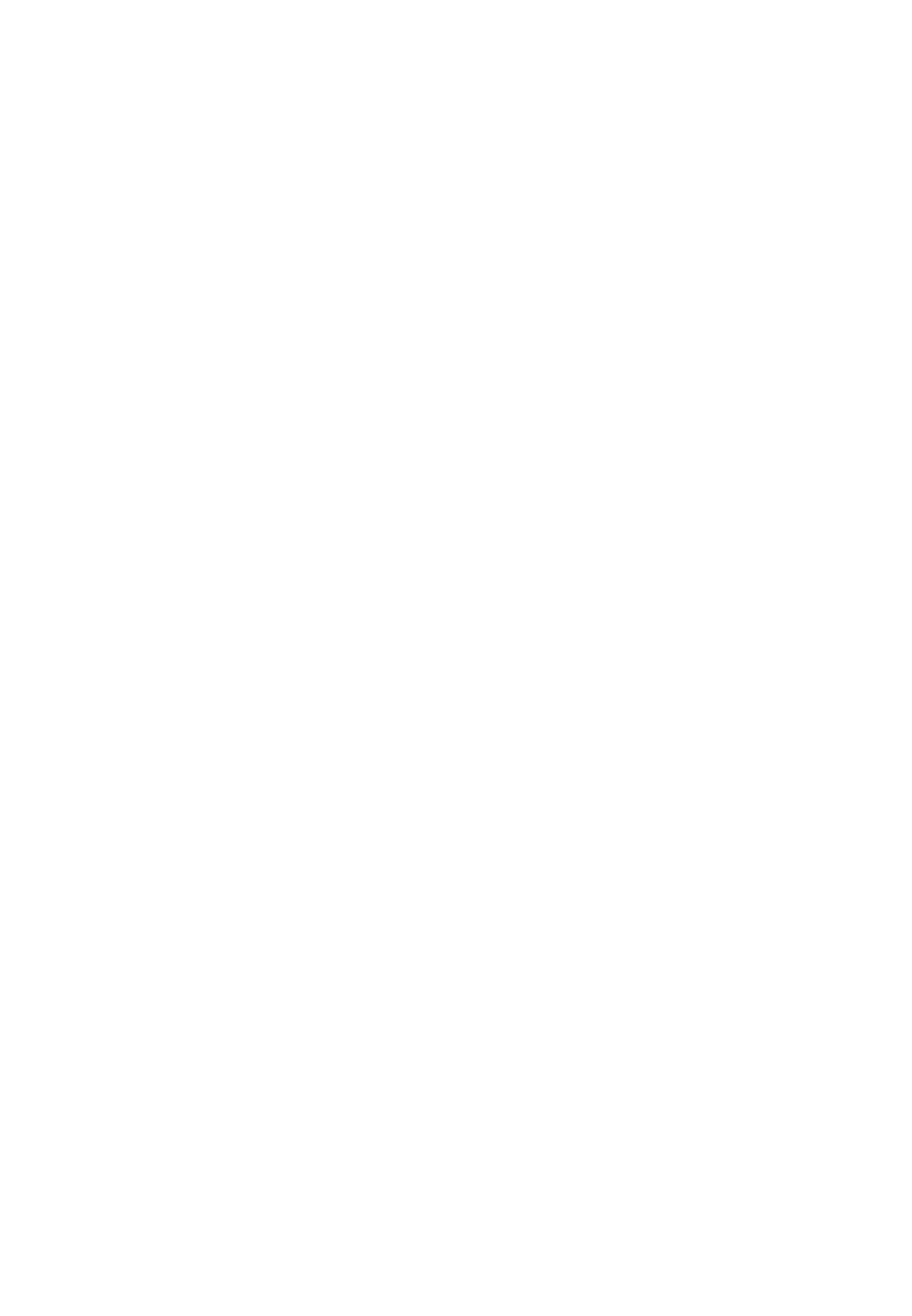## **1. Introduction**

The immense success of *The Witcher* game series (2007–2016), and in particular its final installment, excited much interest for the characters and settings which make up that which is popularly referred to as 'the Witcher's universe'. The games fall within the cRPG genre and focus on the character of Geralt, a professional monster slayer. They are set in a medievalesque, low-fantasy world which is an adaptation<sup>1</sup> of Andrzej Sapkowki's prose. The Polish writer published two collections of short stories and six novels that revolve around Geralt's adventures. Since their release, Sapkowski's books became a phenomenon, especially in Poland, but also in a number of other countries. The acclaim the books earned is traced by critics, for instance, to an ingenious employment and transformation of various themes and genres combined with the skilled use of irony and humour (Wróblewska, 2015, p. 96), or to the successful encouragement of readers to tackle difficult contemporary issues from a safe distance, through the lens of fantasy that, nonetheless, remains grounded in reality (Gemra, 2001, p. 185). Notwithstanding, *The Witcher* as a franchise gained exponentially growing international popularity only after the release of the games.

The aim of this article is to discuss the worldbuilding methods employed by CD Projekt Red in the development of *The Witcher 3: Wild Hunt*2 (including the two official expansions, *Heart of Stone* and *Blood and Wine*) in order to indicate how the game contributed to the growth of the franchise, primarily through the introduction of extensive, selfcontained fictional spaces whose purpose extends beyond the necessity of providing a framework for the gameplay and narrative. The discussion is limited to official material only and aims to avoid references

2 Abbreviated to TW3.

 $<sup>1</sup>$  It is important to note that the game series is not an adaptation per se, but rather</sup> a spin-off. Sapkowski fervently stands by his conviction and denies that the in-game content, being an adaptation, is in any way canonically related to the books. The author states that "in no way can it be considered to be an 'alternative version', nor a 'sequel' to the witcher Geralt stories. Because this can only be told by Geralt's creator. A certain Andrzej Sapkowski" (Purchase, 2012). Without raising the poststructural questions about authorial intent, there is no doubt that the games are currently embraced as canon (or part of 'the Witcher's universe') by the majority of fans.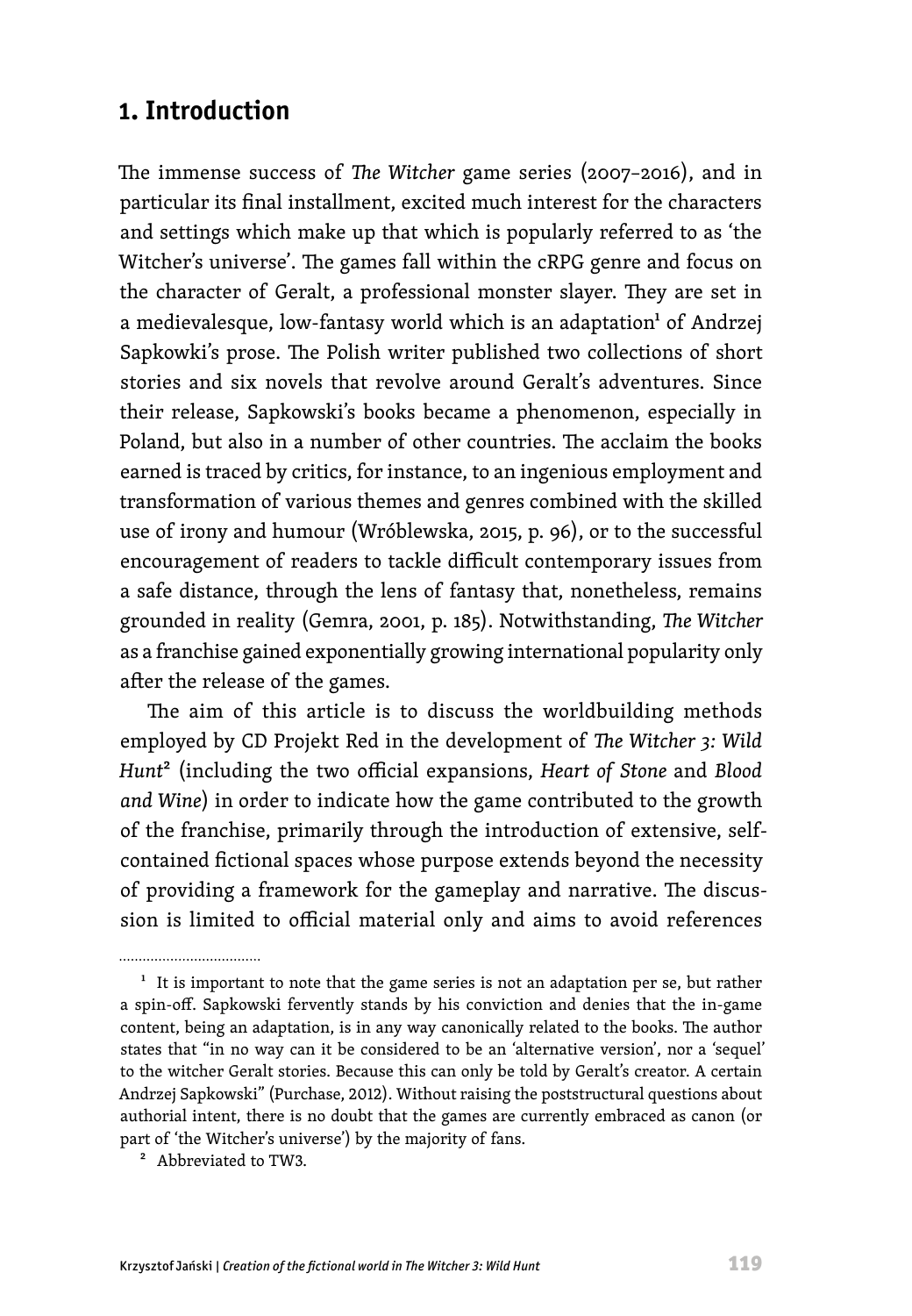to other works in *The Witcher* franchise (graphic novels, film adaptations, role-playing games, board games). This restrictiveness is motivated by reasons of space and on the grounds that, arguably, TW3 offers players a well-developed world. Moreover, as Maria Garda accurately noted, the source of worldbuilding in 'the Witcher's universe' has clearly shifted from Sapkowski's fiction to the new media (2010, p. 25), games in particular. Considering its size, TW3 aspires to be a major contributor to the expansion and actualisation of the world of *The Witcher* franchise and, in fact, succeeds in doing so by providing much required content: a vast, immersive virtual topography that supports a plenitude of events, characters and supplementary lore.

## **2. Worlds in Video Games**

With our focus on spaces in TW3, it seems reasonable to cite Espen Aarseth, who in the paper "Allegories of Space" makes a claim that "the defining element in computer games is spatiality" and continues that "games are essentially concerned with spatial representation and negotiation" (2007, p. 44). This seems particularly relevant when we consider a vast, open-world game such as TW3. Aarseth posits that video game spaces are in fact not spatial, but, as a result of a reductive operation, symbolic and bound by mechanics, which makes gameplay possible (2007, p. 45). By involving the concept of allegory, he concludes the article stating that games "pretend to portray space in ever more realistic ways, but rely on their deviation from reality in order to make the illusion playable" (2007, p. 47). In other words, game spaces imitate a kind of a reality in order to support the mechanics and gameplay.

The relationship between an illusionary world of a video game and the game mechanics lies at the heart of game studies. In his seminal *Half-Real* (2005), Jesper Juul articulates an important distinction, namely, that rules in games are always nonnegotiable, while fictional elements, if present, are always arbitrary and incomplete. Therefore, for a ludologist, worldbuilding serves an ancillary purpose. Jan-Noël Thon, a representative of narratologists, comments on fictional worlds in video games: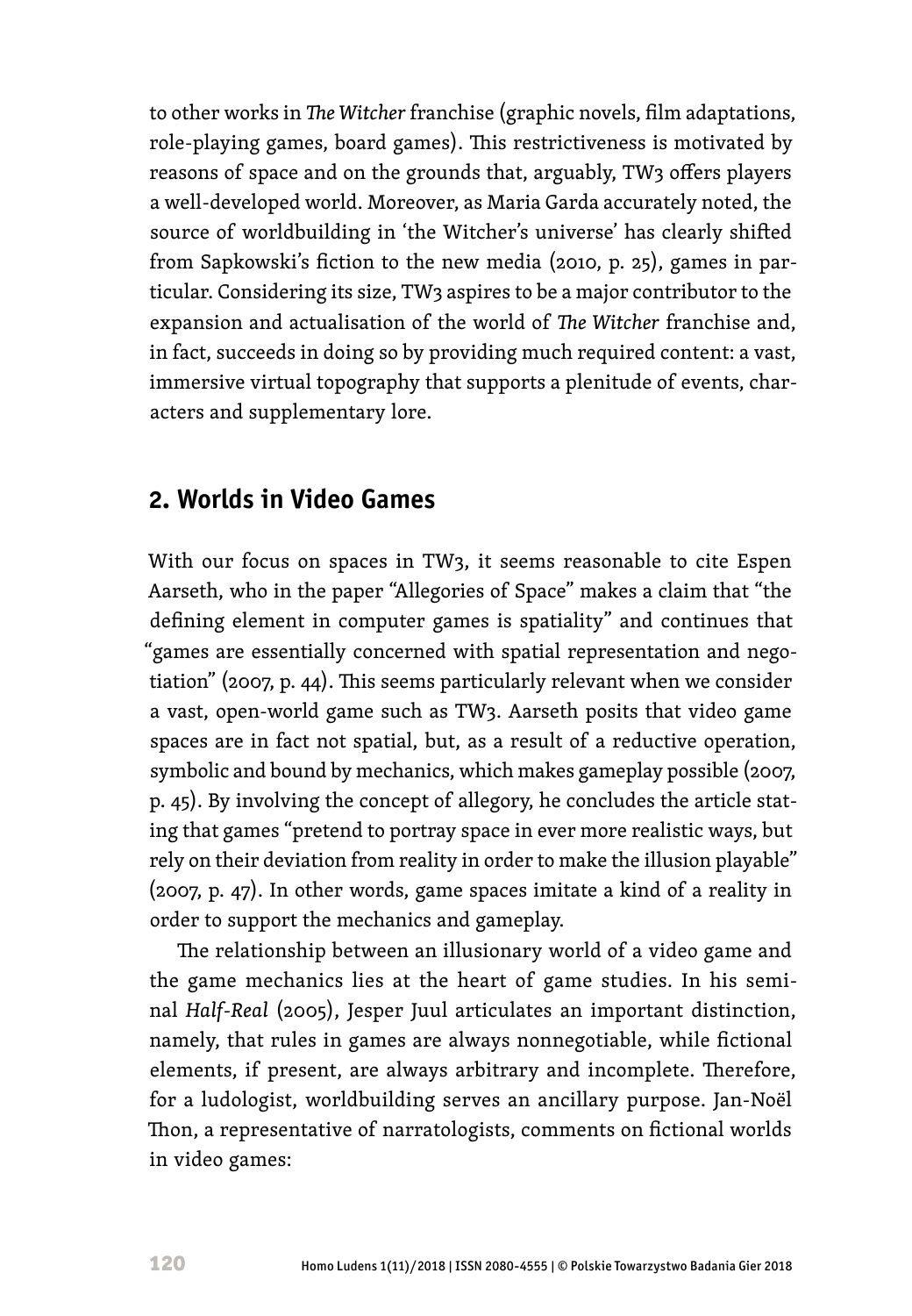All presentations of fictional worlds are necessarily incomplete and players – adhering to what is known as the "reality principle" (…) or the "principle of minimal departure" (…) – use their world knowledge to 'fill in the blanks' when trying to imagine these worlds. While the question of how we construct mental representations of fictional worlds is certainly relevant, it has to be emphasized that fictional worlds are neither their *medial* presentations nor their *mental* representations (2009, p. 2).

Thon reiterates and adjusts to a new medium Wolfgang Iser's (1995) influential phenomenological approach to fiction, wherein the meaning of a text is an end-product of the material the author provides; the material whose elements are always to an extent incomplete, and the reader's creative participation, i.e. the introduction of subjective contributions, is necessary to resolve the text's indeterminacy. In other words, reception of video games is a result of negotiations between the (audiovisual) material, (fixed) mechanics and player's participation.

In consideration of the above, Michael Nitsche proposes a method of analysing game spaces which reconciles the preferences of narratologists and ludologists. His comprehensive model accounts for the game mechanics, the player's subjective contribution and their interaction with the game, as well as with other players. He divides game spaces into five planes, all of which are required in order to produce enjoyable gameplay: rule-based space, mediated space, fictional space, play space, social space (2008, p. 15–16). Let us consider Nietche's comments on the interaction between the first three:

The rule-based space is defined by the code, the data, and hardware restrictions. It is the world of the functional restrictions that often mirror architectural structuring of video game spaces. This world is the basis for the mediated space, which consists of all the output the system can provide in order to present the rule-based game universe to the player. In the case of commercial video games this layer consists mainly of audiovisual and tactile output that provides a form of presentation. The player is confronted with this presentation and imagines a world from the provided information—the fictional space. Based on the fictional world players decide on actions to affect the game space (2008, p. 16).

The following discussion of worldbuilding in TW3 is narrowed down to the first three planes, with a particular emphasis of the second one. As pointed out above, fictional worlds are by their nature incomplete. While various media have their own means of diminishing any existing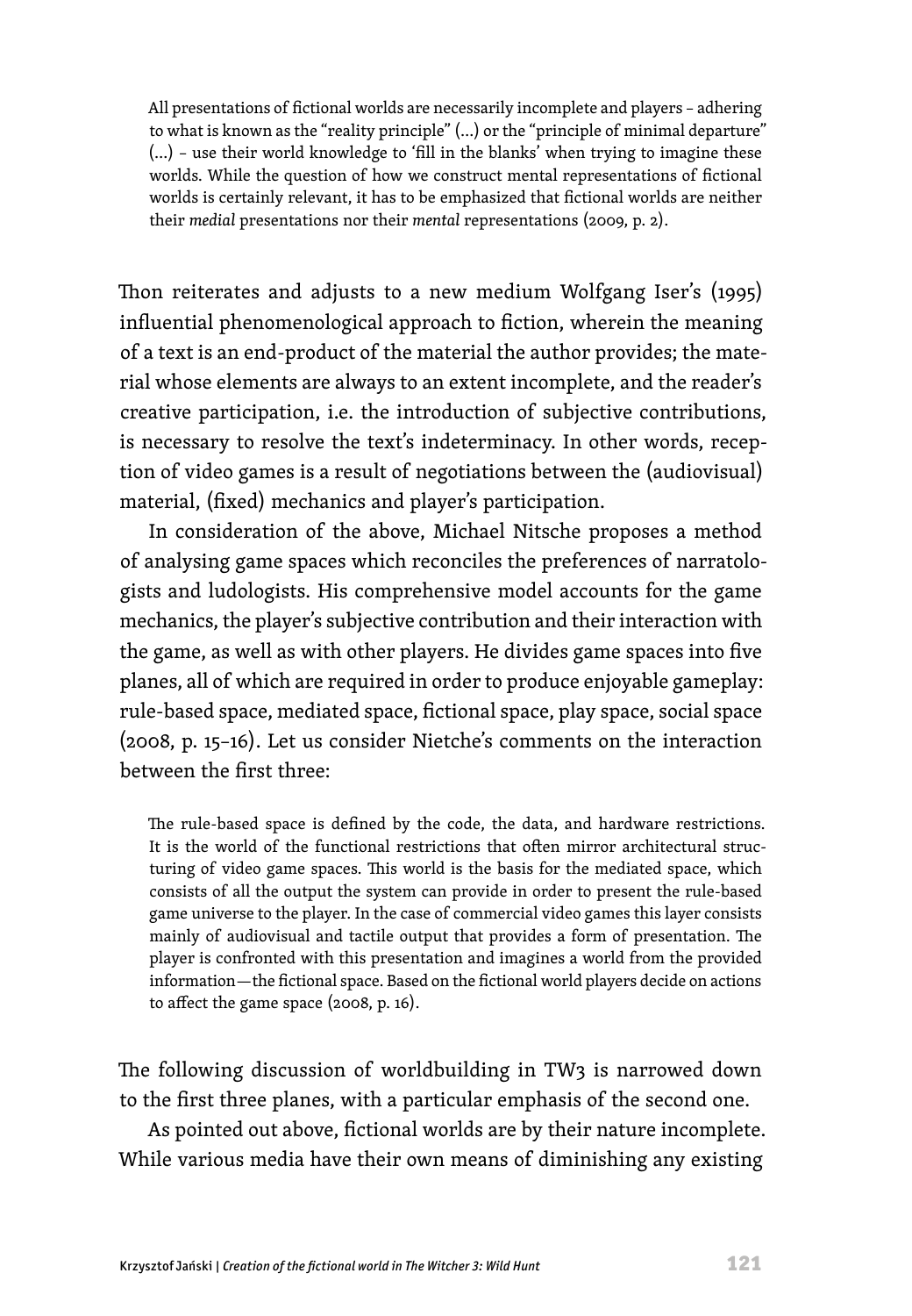indeterminacies (some common methods being the convergence of other media or the utilisation of the recipient's prior knowledge, experience and expectations related to the medium or a genre), video games most notably make use of such mechanisms as *interactivation*, *visualisation*, *auralisation*, to apply the terminology proposed by Mark J. P. Wolf in *Building Imaginary Worlds* (2012). Therefore, they are capable of rendering refined, believable fictional environments as sets for stories within the available, yet ever-expanding technological boundaries. Some critics also indicate the potential for video games to excel in building worlds. For example, Henry Jenkins argues, video games "may more fully realize the spatiality of these stories, giving a much more immersive and compelling representation of their narrative worlds" (2002, p. 5). We may also refer to Lev Manovich, who in a relatively early survey of new media considers "navigating through space [*in a video game*], both as tool of narration and of exploration" and adds that "exploring the game world, examining its details and enjoying its images, is as important for the success of games such as *Myst* and its followers as progressing through the narrative" (2001, p. 247). These observations are particularly accurate when we consider cRPG as a genre, where much emphasis is placed on the well-developed structure of the constructed world which offers players many a location to investigate.

## **3. Worldbuilding in TW3**

#### **3.1 Source Material**

Because TW3 is an extrapolation from the literary setting created by Sapkowski, it is difficult, or even counterproductive, to completely avoid reference to the books. However, it must be underscored that a detailed discussion of the source material emergent from the short stories and novels is beyond the scope of this article. And at any rate, the background information of the originals is scarce. As such, it proves to be insufficient for Geralt's adventures to be regarded as set in a full-fledged fictional world, in particular in the context of organised spatiality. This assertion reflects what Sapkowski admitted himself in an interview, reiterating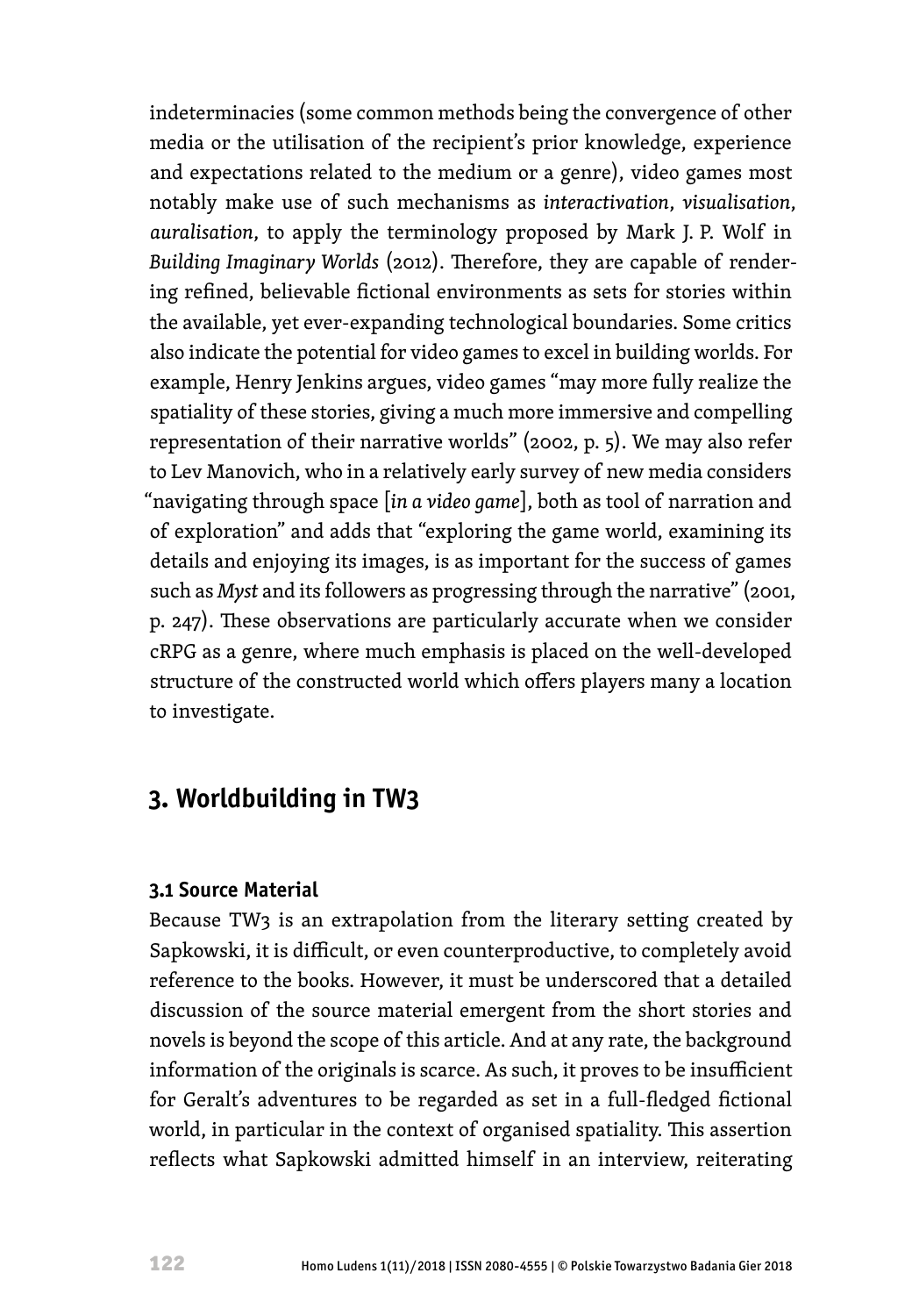that he created "a pseudo-world, merely a background" which "is a certain ontological construct, but which is ancillary to the plot and not its own fantastically bizarre ontology"3 (Bereś, Sapkowski, 2005, p. 274). It seems that Sapkowski was aware that his creation lacks the detail many other fantasy worlds have: an abundance of content, a consistent history and mythology, an organised fictional space.<sup>4</sup> The image that emerges from the prose is that of a gritty, low fantasy setting imbued with moral ambiguity, brutality, racial and religious prejudice and persecution typically associated with the Dark Ages. Sapkowski also draws heavily on Slavic folklore and demonology<sup>5</sup> which he combines with Arthurian and Nordic material, more typical of fantasy as a whole; furthermore, the novels and short stories are highly intertextual.<sup>6</sup>

Sapkowski's writing style is drawn-out, yet even though some of his descriptions of characters and locations may be picturesque and lengthy (interestingly, many of such descriptions appear to be used only for aesthetic or rhetoric purposes and ultimately prove to serve as introductions of episodic, irrelevant places, characters or histories which play an incidental role in the main plot), most are rather laconic. For instance, one can try in vain to find a detailed depiction of Geralt. What stands out the most in the author's style is how talkative, witty and philosophical his characters are: extensive dialogues are one of Sapkowski's chief worldbuilding methods and, therefore, serve as a major source of character and setting exposition. While these features make for an interesting read, they are not so useful for developing a systematic setting. In particular, due to a lack of a metatextual spatial framework, it is difficult to map these rather incidental descriptions of locations and events.

<sup>6</sup> The description is necessarily succinct. For a extensive discussion, see the pioneering work by Katarzyna Kaczor, *Geralt, czarownice i wampir* (2006), which offers a detailed description of characters, plot patterns, inspirations and motifs. For an in-depth analysis of intertextuality, in particular of the borrowings contained in mottos or stylised excerpts provided by Sapkowski before each chapter, refer to Maciej Kuster's article (2015).

<sup>3</sup> Author's translation.

<sup>4</sup> Unlike authors who create detailed worlds for their fiction, Sapkowski did not prepare maps for his setting. Whereas the first maps were drawn by fans in collaboration with the author, the first official maps were only appended to the games.

<sup>&</sup>lt;sup>5</sup> For a discussion of motifs borrowed from Slavic mythology in Sapkowski's texts, refer to Paweł Zaborowski's article "Mitologia słowiańska w cyklu o wiedźminie" (2015).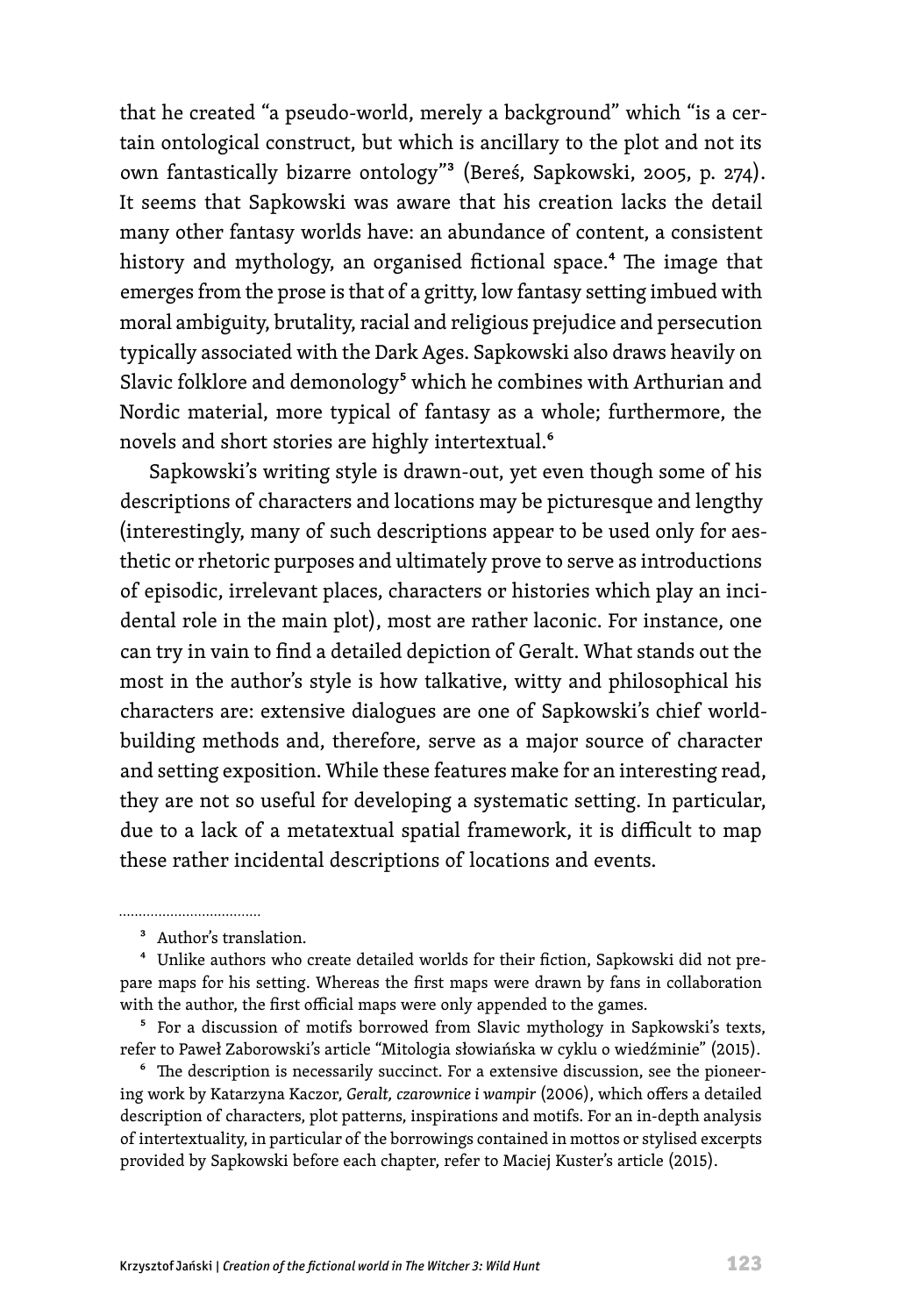#### **3.2. In-game Worldbuilding Techniques**

As inspiring and successful as Sapkowski's writing might have been, the characteristics of the literary originals (the dominant role of dialogues, the patchwork nature of the created setting, the limited source material, but also Polish folk, which may be regarded as 'exotic' by foreign recipients<sup>7</sup>) posed a number of challenges for CD Projekt from a game development standpoint. For instance, by transferring the setting to another medium intended for an international audience, the developers had to ensure that the world they present is attractive to all potential recipients: both those familiar with and new to Sapkowski's writing and the previous games in the series. TW3 assumes that the player is familiar with the key characters and the specifics of the setting. Newcomers are provided with an in-game summary of lore, either delivered via dialogues (and notably a lengthy exposition of the nature, history and politics of the world offered after the prologue sequence) or journal entries. Despite this, initially TW3 may be overwhelming and confusing to new audiences, as it requires a degree of familiarity with the setting. This is largely attributable to the game being a part of a larger franchise. In this regard, TW3 is an example of situation discussed by Jenkins where a game offers an independent experience (and its game spaces are a useful tool to unfold immersive and memorable narratives), yet the entirety of the narration is only available when we peruse other media which form a larger narrative system (2002, p. 7).

The game makes use of audio-visual effects and interactivity to construct its world.<sup>8</sup> Regarding the graphics and the music in TW3 (after passing the minimum hardware requirements threshold), the game's engine is capable of generating compelling, picturesque environments. To quote Wolf and his categorisation of game spaces, TW3 presents us

<sup>&</sup>lt;sup>7</sup> TW3 returns to a more Slavic aesthetic, after a departure towards a more generic fantasy art style of *The Witcher 2*.

<sup>8</sup> Still, the game remains somewhat faithful to the original in its dependence on dialogues (both interactive and cut-scenes). TW3 is a fully voice-acted game and the number and runtime of dialogues and cut-scenes is sometimes criticised as being too extensive. On the one hand, this may be regarded as having a potentially negative influence on the game's reception; at times the game may resemble an interactive film. On the other hand, the well-acted dialogues offer much information about characters, locations, quests, etc., contributing to the overall shape of the world.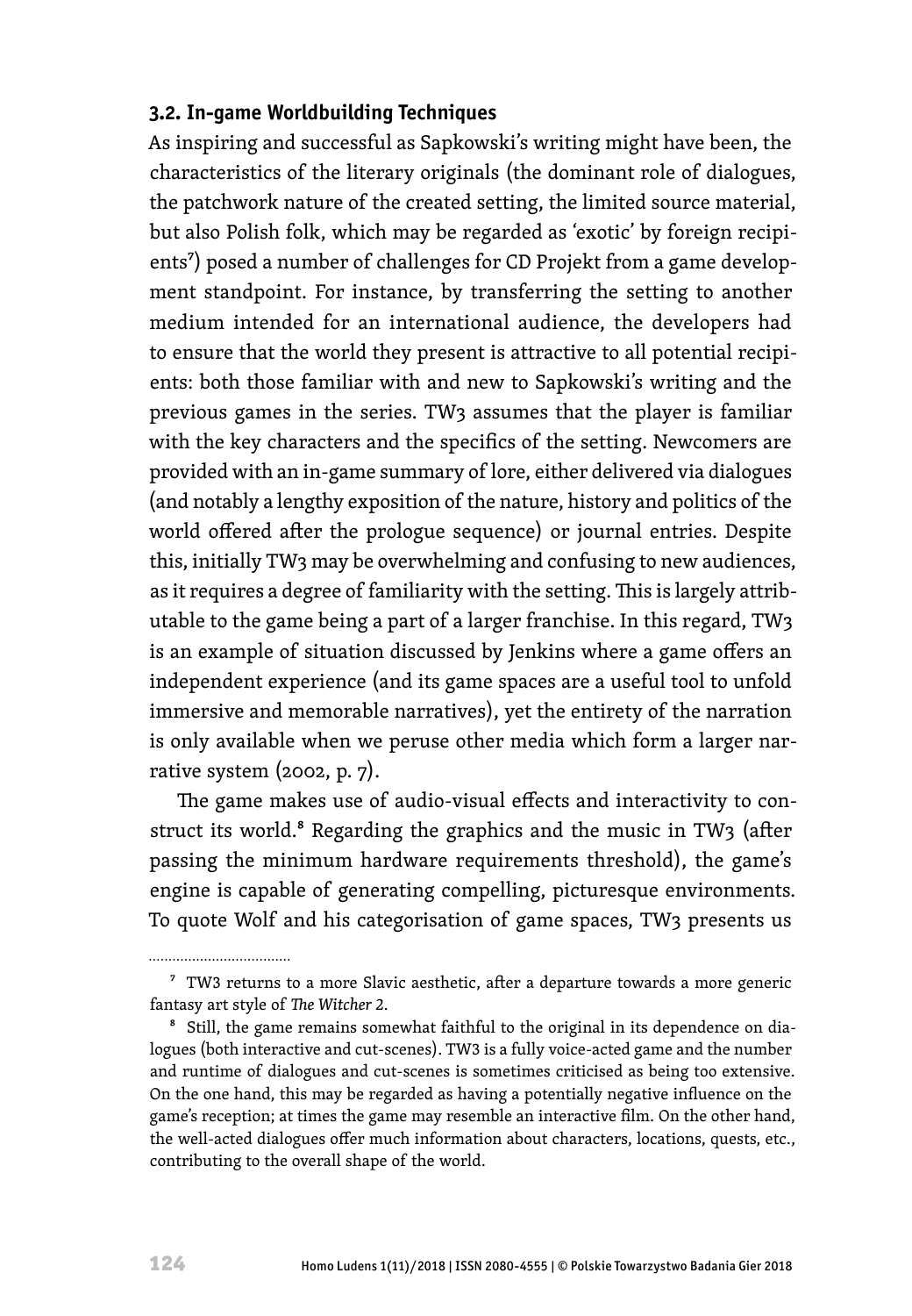with an 'interactive three-dimensional environment' in which "spaces and the objects in them can be viewed from multiple angles and viewpoints, which are all linked together in such a way as to make the diegetic world appear to have at least enough spatial consistency as to be navigable by the player" (Wolf 1997, p. 20). The presented locales are a digital actualisation of a portion of the setting which may be inferred from Sapkowski's writing, albeit it must be noted that the virtual spatiality of the locations is almost entirely the product of the developer's efforts. According to the claims CD Projekt made, no part of the virtual environment was generated automatically (Klepek, 2015). The game boasts a vast, semi-open world that is composed of several regions accessible by fast travel. The regions are divided as follows: two small locations, White Orchard and Royal Palace in Vizima (the latter mentioned in the books and present in the first *Witcher* game); two connected massive areas, Velen and Novigrad (the latter described in the books); and three large areas, Skellige, Toussaint and Kaer Morhen (all settings for events in the books).

Considering its scope, the world depicted in TW3 is well-constructed, despite certain shortcomings largely determined by today's technical limitations. Moreover, as numerous relevant themes of Sapkowski's writing were transferred to the game (in particular the harsh realities and moral ambiguities of the setting), it is successful in encapsulating the atmosphere of the originals. In order to diminish the shortcomings of the rendered game spaces and conceal any gaps in their immersive backdrop, CD Projekt made use of the assumed players' prior knowledge, experiences and expectations. Similarly to the literary originals, TW3 adapts (but also subverts) elements typical of medieval-based fantasy in general, cRPG as a genre, but also common-sense expectations of audiences derived from the primary world.

The game offers a broad selection of unique locations: there are marshes, forests, plains, rivers, seas, lakes, hills, mountains, villages, and larger settlements, including sprawling cities consisting of various idiosyncratic districts and relevant infrastructure. Each major location is characterised by an overriding theme. Velen (also referred to as No Man's Land) is a predominantly marshy and foresty area inhabited chiefly by stricken villagers living in various scattered settlements. It is also a site of an upcoming clash between Redania and Nilfgaard, the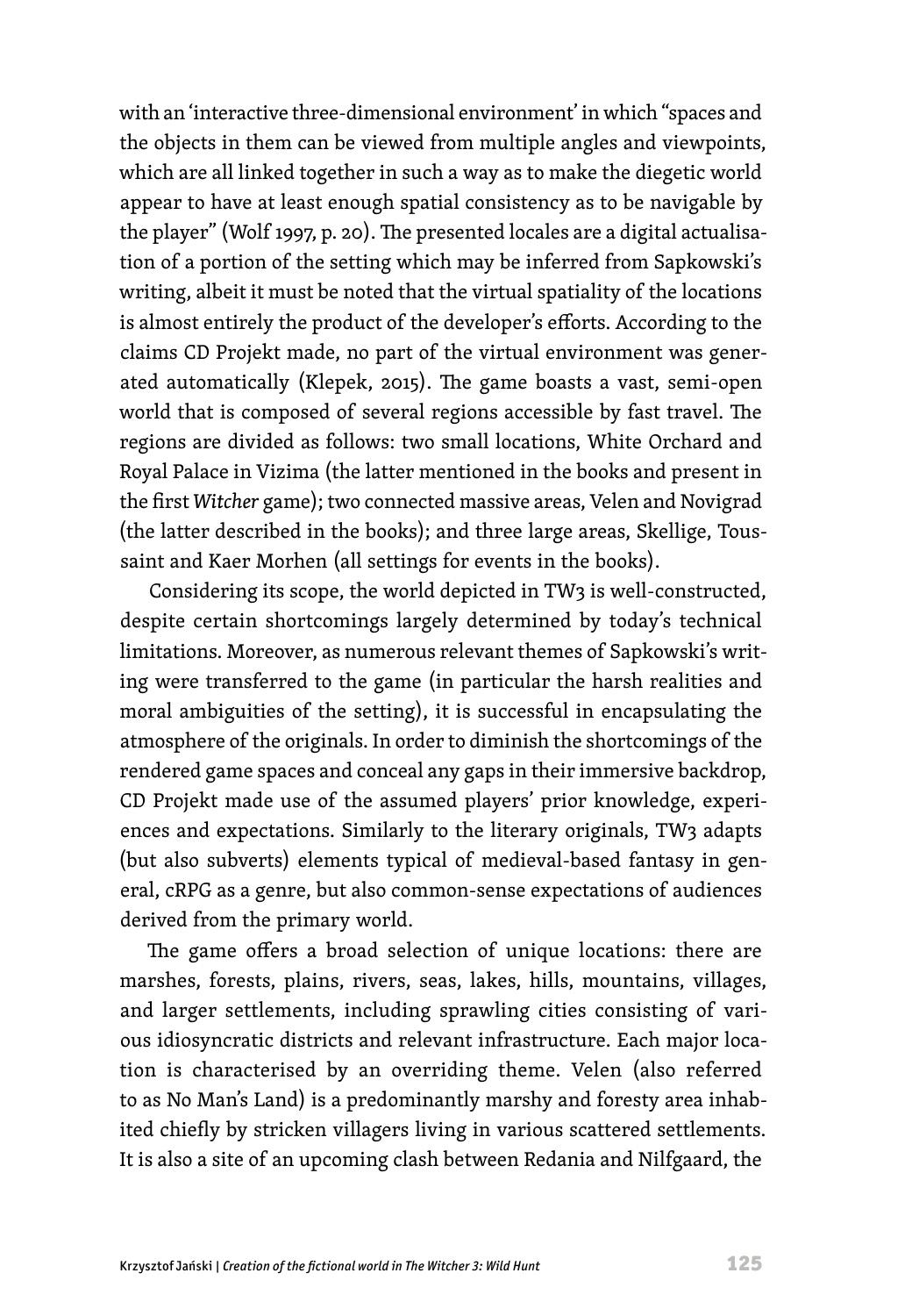two major political forces in the background of TW3. Velen is a rendition of an impoverished Polish countryside. The Free City of Novigrad is a large, prosperous port: it is a centre of trade and commerce, divided into numerous districts for the rich and the poor, full of vendors and providers of various services. The city is inhabited by various people, including nonhumans, and is an arena of religious and racial turmoil akin to the workings of the primary world's inquisition. Skellige is an archipelago of mountainous islands ruled by Viking-like people, broken into conflicting clans, a harsh folk who are primarily fisherman, sailors and costal raiders. The overall atmosphere, the architecture, the aesthetics of the ships and gear (e.g. the islanders use drakkars) as well as the political system and religious beliefs of the isles draw heavily on Scandinavian themes. Finally, Toussaint is a prosperous duchy, which is not spoilt by war, and is famous for superb wines and knights-errant who guard its borders. The major sources of inspirations for this location are French geography and culture and the tradition of chivalric romances. In addition to the abundance of landscapes, the locations represent various climates (the temperate climate of Velen/Novigrad resembling Central Europe, the cold climate of Skellige resembling Scandinavia, the warm climate of Toussaint resembling Southern France) and the game uses a dynamic day, night and weather cycle to add to the rendered game spaces' realism. Moreover, on certain occasions, the game references realms and events outside of its depicted world, but within the setting drafted by Sapkowski, which offers a sense that the areas represented in TW3 are a part of a larger construct.

The developers implemented many architectural solutions to TW3. For a discussion of the creation of game spaces and their functions let us refer to Enest W. Adams' article, "The Construction of Ludic Spaces", in which he juxtaposes real-world architecture with video game architecture. The author contends that the primary function of virtual spatiality is the support of gameplay mechanics; however, he also admits that a fictional world "has a secondary, and still highly valuable role to play: to inform and entertain in its own right" (2003, p. 12). With our emphasis on worldbuilding (i.e. mediated and fictional spaces), let us take a closer look at Adams' secondary functions of architecture in games and examples of how these were employed by CD Projekt in the development of TW3.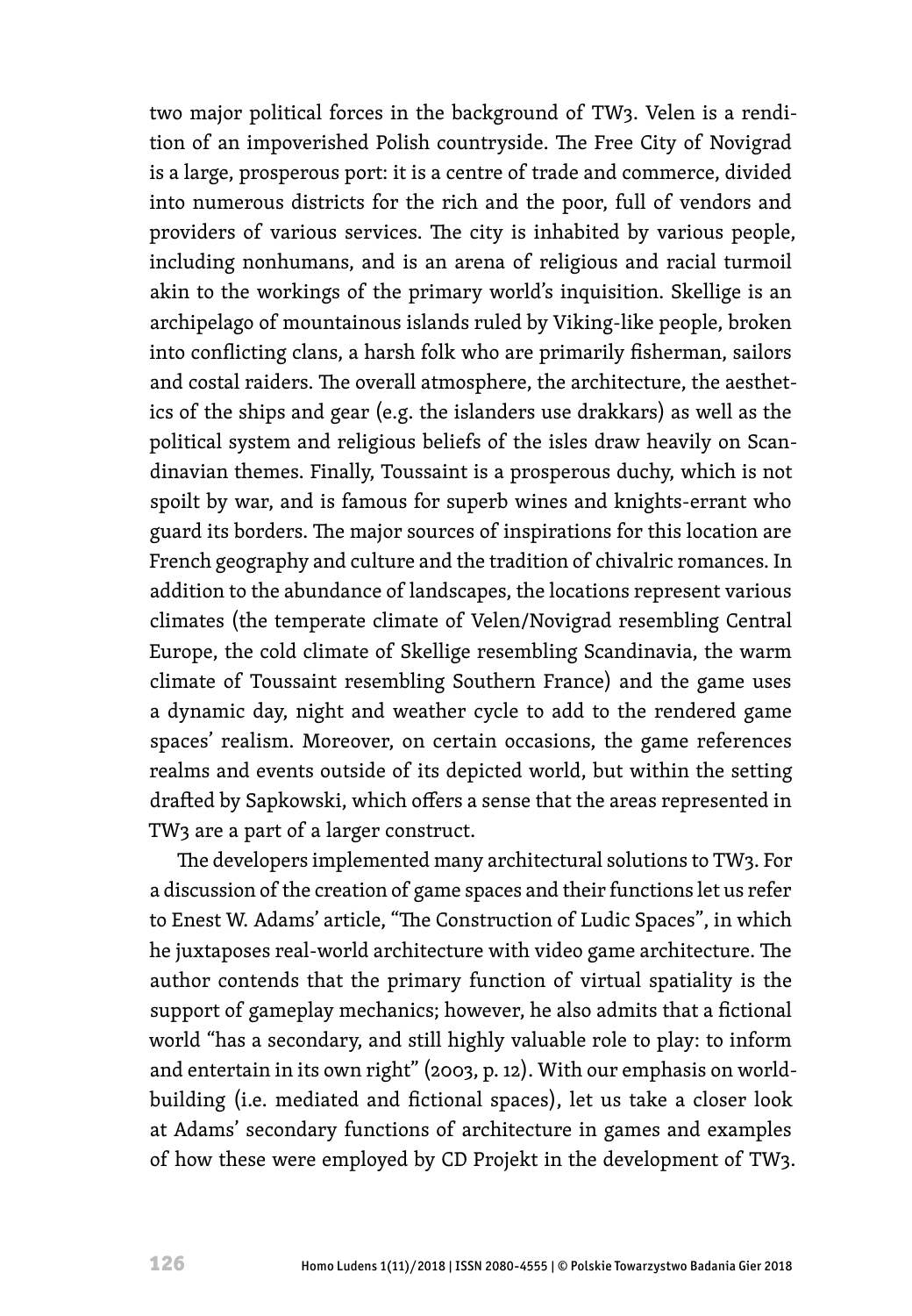| <b>Function</b>                                            | Description of function                                                                                                                                                      | <b>Example in TW3</b>                                                                                                                                                                                                                                                                                                         |
|------------------------------------------------------------|------------------------------------------------------------------------------------------------------------------------------------------------------------------------------|-------------------------------------------------------------------------------------------------------------------------------------------------------------------------------------------------------------------------------------------------------------------------------------------------------------------------------|
| Familiarity (or<br>architectural<br>clichés <sup>9</sup> ) | "Familiar locations offer cues<br>to a place's function and the<br>events that are likely to oc-<br>cur there" (ibid., p. 12).                                               | Borsodi's' Auction House: players may<br>infer that an auction will be held in<br>the building and that they will be able<br>to purchase exotic items.                                                                                                                                                                        |
| Allusion                                                   | "Game architecture can make<br>reference to real buildings or<br>architectural styles to take<br>advantage of the ideas or<br>emotions that they suggest"<br>(ibid., p. 13). | Novigrad: the various districts and<br>landmarks (the market square, port,<br>temple district) have their unique ar-<br>chitectures which help to establish the<br>background of the city (e.g. the wealth<br>of the dwellers, the function of lo-<br>cations). Also, the crane in Novigrad<br>resembles the crane in Gdańsk. |
| Novelty                                                    | To cause a sense of unfa-<br>miliarity, lack of a frame<br>of reference (ibid., p. 14).                                                                                      | The alien landscapes visited during the<br>"Through Time and Space" quest.                                                                                                                                                                                                                                                    |
| Surrealism                                                 | "Surrealism creates a sense<br>of mystery and more impor-<br>tantly, it warns the player<br>that things are not what<br>they seem" (ibid., p. 15).                           | The uncanny, fairy tale locations and<br>buildings in the "Beyond Hill and Dale"<br>quest.                                                                                                                                                                                                                                    |
| Atmosphere                                                 | This function aims at evoking<br>specific emotions (ibid.,<br>p. 16)                                                                                                         | Kaer Morhen, a derelict keep where<br>witchers used to be trained. The state<br>of disrepair of the once grand fortress<br>adds to the feeling of nihilism which<br>pervades the entire universe.                                                                                                                             |
| Comedic effect                                             | "Not all game worlds are<br>familiar, dangerous, or<br>strange; some are supposed<br>to be lighthearted and funny"<br>(ibid., p. 16)                                         | Difficult to find, but arguably the entire<br>Toussaint area, with its light-hearted<br>theme and overdrawn, professional<br>knights-errant (who receive pay for<br>their deeds from the Ducal Camerlengo<br>or who corrupt the ideals of chivalry).                                                                          |

#### Table 1. Secondary Functions of Architecture in TW<sub>3</sub>

The functions are used with varying frequency but they all contribute to the creation of an immersive world. However, not only spaces and architecture are employed to that end. TW3 uses typical cRPG devices used for representing human activity. Villages and urban areas are densely inhabited by NPCs preoccupied with various business. Their

................................

<sup>9</sup> Considering that TW3 represents the fantasy genre, it seems that we may without loss collapse these two functions into one. Adams himself notes their proximity, commenting that architectural clichés are a "variation on the principle of familiarity, without the benefit of being informed by real-life examples" (ibid., p. 17).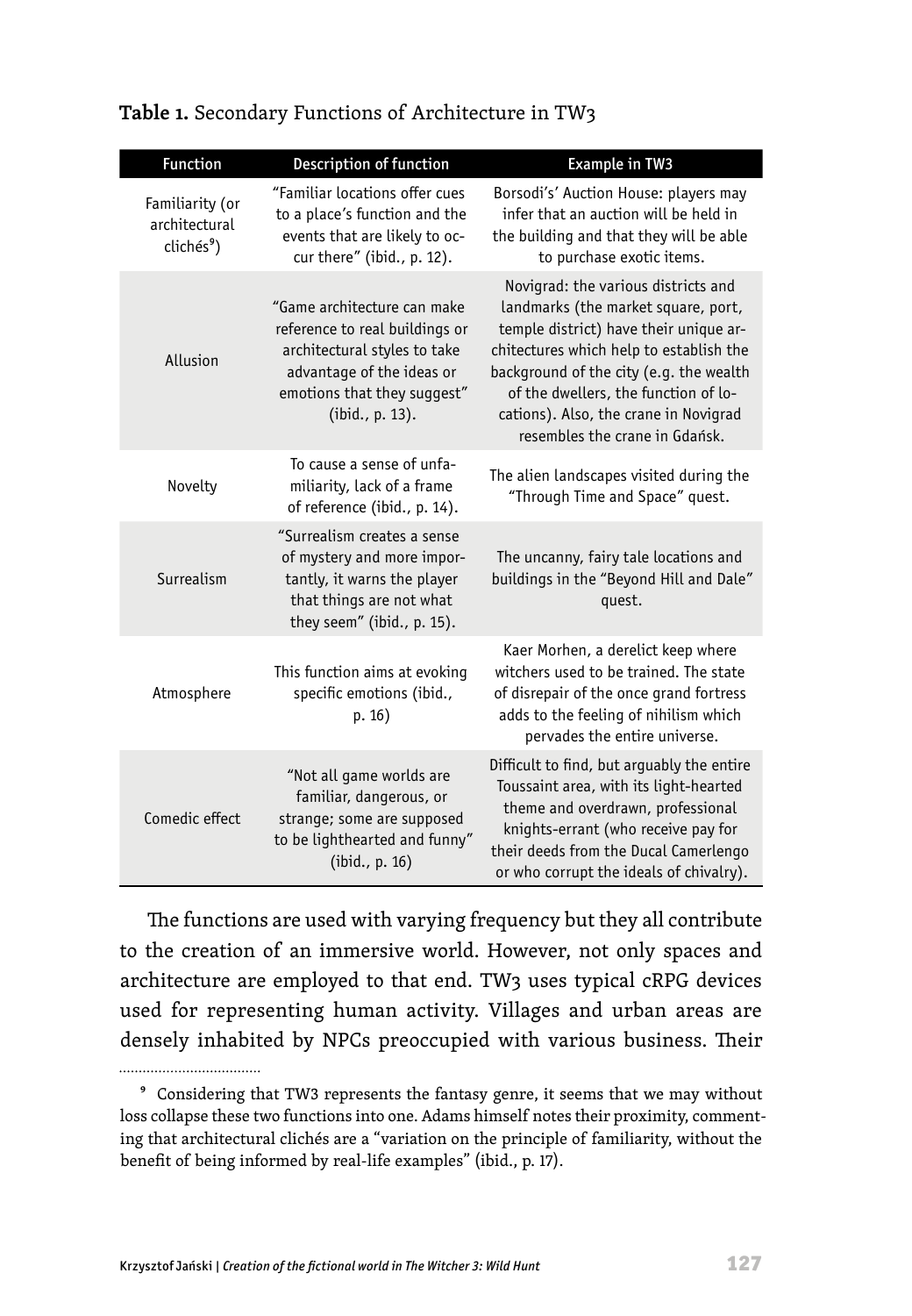appearance and manner of speaking are adjusted to fit the nature of the place they live in, their social class and profession (or lack thereof). Elves, dwarves or Nilfgaardians will also speak in their unique, respective languages.10 Moreover, NPCs perform activities suitable to their status and occupation. By doing so, they drop hints on how the fictional world they inhabit may function. All of this takes place in the background and may be to a great extent ignored, but it offers an illusion of a world which is alive. In performing their daily routines NPCs also utter a number of lines; for instance, they comment on the weather, provide information about local lore, speak of superstition and traditions, spread gossip or comment on the player's actions (regarding a completed quest, which changes the dynamics of the region or the entire world<sup>11</sup>). As a rule, NPCs also react to the presence of the player's avatar: they try to sell goods, make comments about the odd looks of the avatar or insult him. This adds to a sense of depth of the in-game world and reduces a sense that its function is just to support the game mechanics and primary narration.

What further complements the complexity of the game spaces in TW3 is the information about all human settlements provided by the developers in the form of short notes accessible via the world map by hovering the cursor over fast travel icons. Players may also find message boards which, from a mechanical perspective, are sources of quests, but also display local adverts (which do not initiate quests) adding flavour and

 $11$  Although the article avoids reference to community-created content, it is important to expand upon Jenkins' remarks on convergence cited above to indicate the community's impact on the reception and shape of a fictional world, in particular that of a game as large as TW3. In *Convergence Culture*, Jenkins writes that "to fully experience any fictional world, consumers must (…) chase down bits of the story across media channels, compare notes with each other via online discussion groups, and collaborate to ensure that everyone who invests time and effort will come away with a richer entertainment experience" (2006, p. 21). The game's world is vast and even a single playthrough is time-consuming (according to submissions on HLTB, a completion of the main story and extras, excluding the expansions, takes on average in excess of 100 hours). Thus, in order to explore the world created by CD Projekt more fully, the players will have to resort to discover the in-game content in different channels (e.g. message boards, Reddit, YouTube).

................................

<sup>&</sup>lt;sup>10</sup> Unlike Tolkien, Sapkowski did not create fully fledged languages. The languages we can hear in the games are therefore invented by the developers based on existing languages and samples of utterances invented for the purposes of the books. Noteworthy are the fans' attempts to create a dictionary of Hen Llinge; an example is available at [http://witcher.](http://witcher.wikia.com/wiki/Elder_Speech) [wikia.com/wiki/Elder\\_Speech](http://witcher.wikia.com/wiki/Elder_Speech).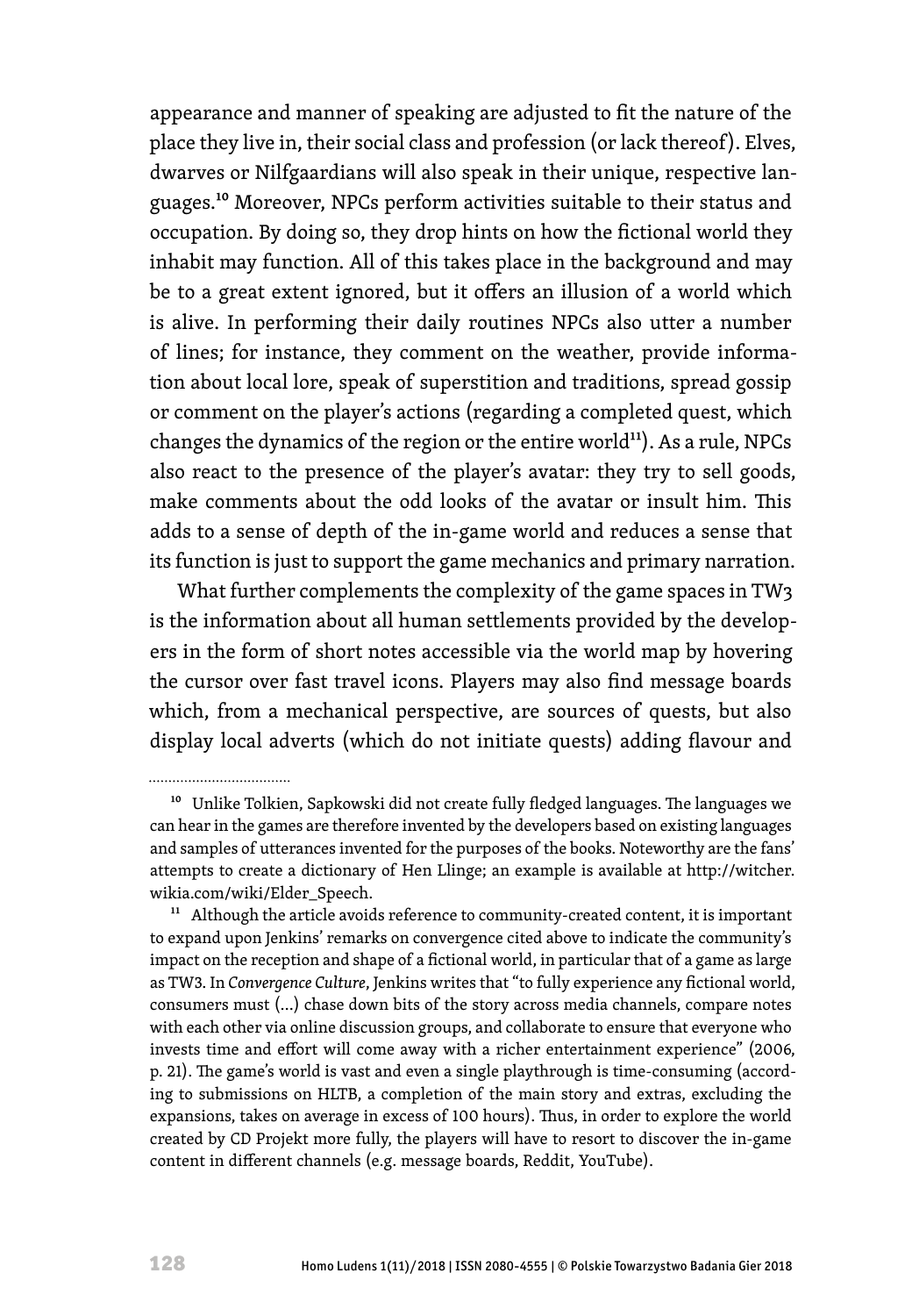creating an impression that there is a functioning society that exists in the background, regardless of the player's actions and beyond the game's mechanics. In addition, TW3 offers information about locations and characters (but also politics, history, religion, etc.) in the form of journal entries, which may be revised later,<sup>12</sup> or through books, letter, notes and the like, scattered throughout the world (these are often associated with side-quests or points of interest). The abovementioned details rarely have any bearing on the plot, yet their purpose is to offer a sense that the world is a multi-layered construct emulating the primary world's complexities. This method of worldbuilding contrasts an approach often assumed in cRPGs, whereby there are only disjoined locations necessary for the gameplay, tied to the main narrative, not rarely organised into 'hub' cities surrounded by swathes of wilderness. There are instances when the shortcomings of the game are laid bare and the reception of the rendered world is distorted; yet most of these may be traced to technicalities.<sup>13</sup> For example, there is a limited number of NPC models (which becomes most starkly obvious during quests, when players happen to encounter two identical-looking characters who are in fact different NPCs) who utter a limited number of lines or who, in the majority of situations, fail to react when the player's avatar enters their property and loots their personal belongings. Another issue may be traced to enemies, and especially bandits, who insist on attacking Geralt head-on, in spite of the fact that they should recognise that they challenge a hardened, well-equipped witcher.14

Finally, the game also represents spaces ruled by nature. In the wilderness, specific areas are habitats to wild animals and monsters who behave in ways typical of their species, as suggested by primary world knowledge or intuition stemming from folklore. These creatures usually correspond to the type of environment they inhabit; e.g. drowners and

.................................

<sup>12</sup> The in-game journal may serve as a concise *Witcher* encyclopedia, as it records a player's progress and often refers to lore outside of the game. All entries are written in a stylized manner, as created by Dandelion, a bard and one of the major characters.

<sup>&</sup>lt;sup>13</sup> The discussion is limited to the game "as intended", therefore this article does not consider possible glitches and bugs that may further affect a player's reception.

<sup>&</sup>lt;sup>14</sup> Although these encounters are motivated by game mechanics (questing and levelling systems), situations like these may have a negative bearing on immersion, as well as the consistency of the created world.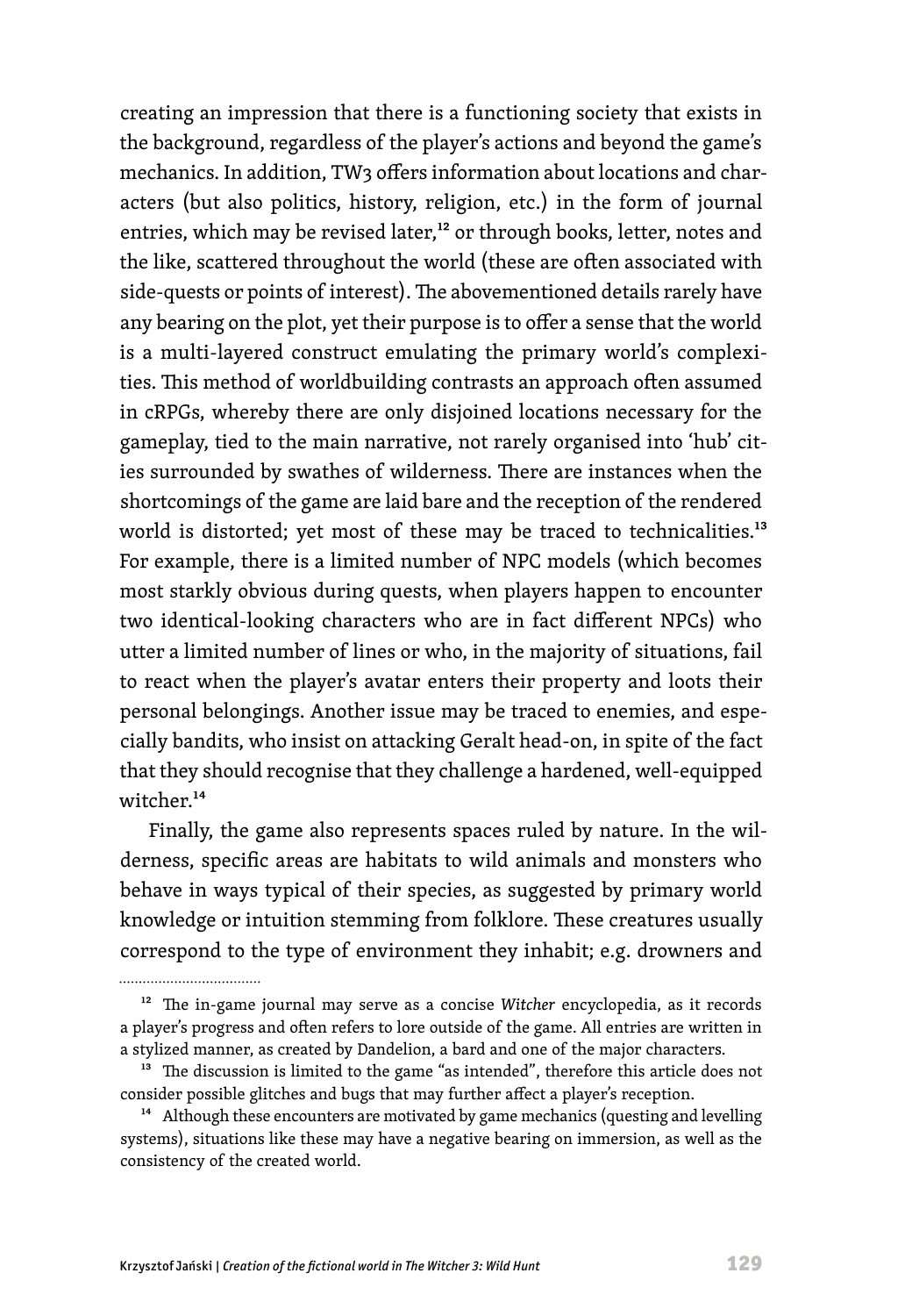waterhags are found near water reservoirs or bogs; ghouls and wraiths are located in the vicinity of human remains; leshen dwell in forests; animals hunt in the wilds, wolves in packs and bears in solitude. Thanks to this, encounters with wildlife do not seem out of place. Apart from fighting monsters or bandits during travel from one location to another, there is much to be discovered off the beaten track, as the world is dotted with points of interest which encourage exploration. Similarly to the case of human settlements, many seemingly insignificant locations in the wilds have their back stories, often introduced through a discovery of a note or letter (or a related flavoured side quest), which adds depth and realism to the setting.

## **4. Conclusions**

The article outlines and summarises the major world-building devices used by CD Projekt to craft believable fictional spaces in TW3. By making use of the available resources (often resolving to intertextuality and transmediality, drawing from Sapkowski's originals, as well as other works of popular culture), of the heritage of cRPG as a genre and of their own creativity, the developers successfully managed to bring Sapkowski's creation to life by producing a detailed, generally consistent ontological construct. It is important to bear in mind that in order to experience the world in TW3 more completely, a certain degree of familiarity with the franchise is required, though the game offers assistance to newcomers in diminishing the gap of knowledge between the player and the in-game material. The diverse environments, including historiographical, sociological and political backgrounds, are an artistic rendition of the scarce source material and offer sufficient content to create a holistic simulation of a believable, organic medieval fantasy world, which in its complex structure turned out to be much more than merely a scaffolding to support the gameplay and plot.<sup>15</sup> They are also a major contribution to the

<sup>&</sup>lt;sup>15</sup> Considering the extent and detail of the world created, one might get the impression that CD Projekt created a world for its own sake. The task of exploring large areas of the map is left for the players' curiosity alone because from a mechanical perspective the game provides little to none incentive to do so. Firstly, the main quests and major side quests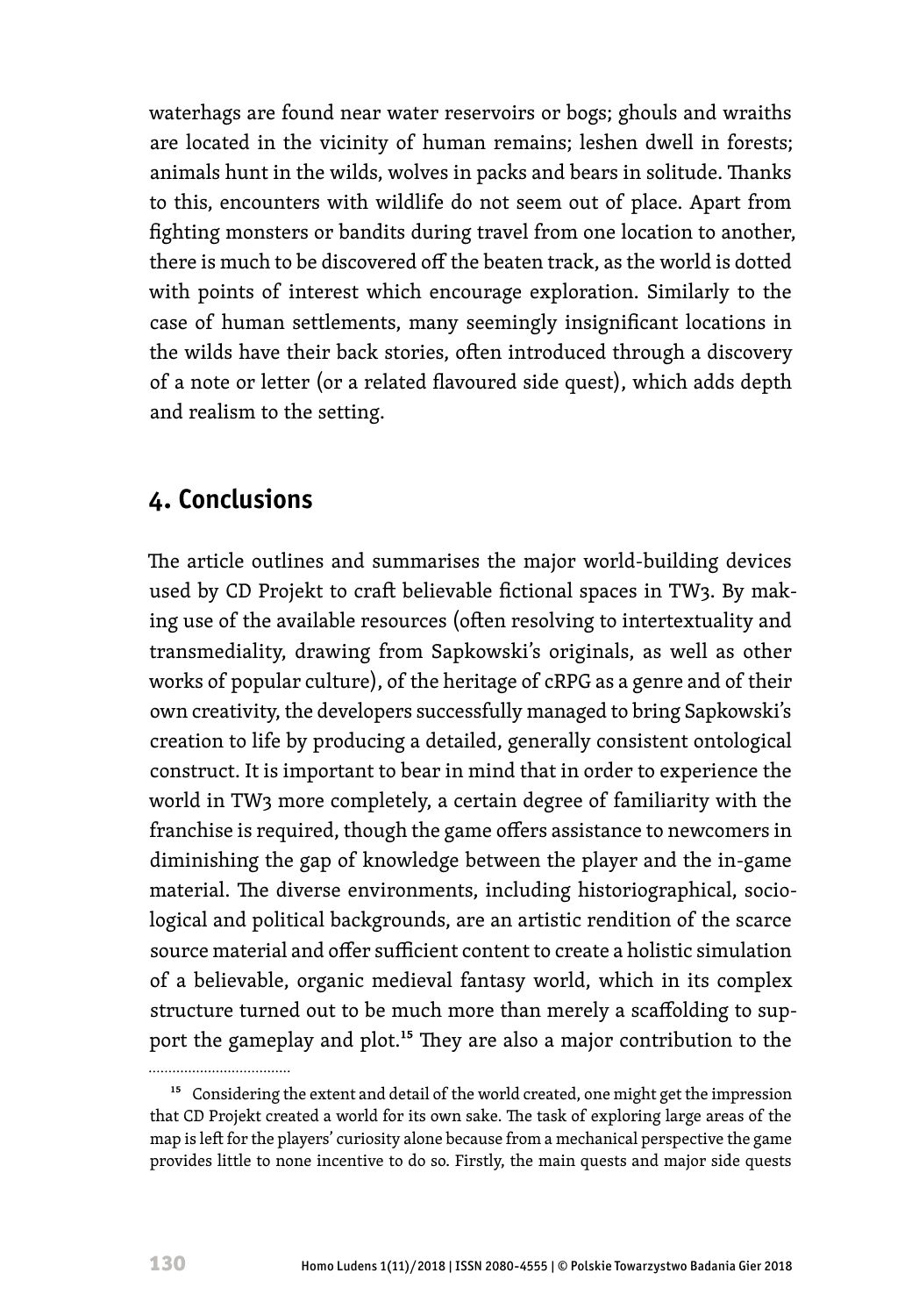development of the lore of *The Witcher* franchise and the depth of that franchise's budding universe.

## **References**

- Aarseth, E. (2007). Allegories of Space. The Question of Spatiality in Computer Games. In Borries, F., et al. (Eds.). *Space Time Play. Computer Games, Architecture and Urbanism: The Next Level* (p. 44–60). Basel: Birkhäuser Publishing.
- Adams, W. E. (2003). The Construction of Ludic Spaces. Online: <https:// pdfs.semanticscholar.org/c898/00458c6e1ec6f1ef308c6b34c3f0339 dbd84.pdf>.
- Bereś, S., Sapkowski, A. (2005). *Historia i fantastyka*. Warszawa: Super-Nowa.
- Garda, M. (2010). Gra *The Witcher* w uniwersum *Wiedźmina*. *Homo Ludens, 2*(1). Online: [<http://ptbg.org.pl/HomoLudens/vol/2/>](http://ptbg.org.pl/HomoLudens/vol/2/).
- Gemra, A. (2001). Fantastyka po polsku. Kilka uwag nad twórczością Andrzeja Sapkowskiego. *Europa Orientalis, 20*(1), 167–185.
- Iser, W. (1995). Interaction Between Text and Reader. In: A. Bennett (Ed.), *Readers and Reading* (p. 20–31). London: Longman.
- Jenkins, H. (2002). Game Design as Narrative Architecture. Online: <[http://paas.org.pl/wp-content/uploads/2012/12/09.-Henry-Jen](http://paas.org.pl/wp-content/uploads/2012/12/09.-Henry-Jenkins-Game-Design-As-Narrative-Architecture.pdf)[kins-Game-Design-As-Narrative-Architecture.pdf>](http://paas.org.pl/wp-content/uploads/2012/12/09.-Henry-Jenkins-Game-Design-As-Narrative-Architecture.pdf)
- Jenkins, H. (2006). *Convergence Culture: Where Old and New Media Collide*. New York: NYU Press.
- Juul, J. (2005). *Half-real: Video Games between Real Rules and Fictional Worlds*. Cambridge: MIT Press.
- Kaczor, K. (2006). *Geralt, czarownice, wampir. Recykling kulturowy Andrzeja Sapkowskiego*. Gdańsk: słowo/obraz terytoria.
- Klepek, P. (10 June 2015). How The Witcher 3's Developers Ensured Their Open World Didn't Suck. *Kotaku*. Online: <[http://kotaku.com/how-the-](http://kotaku.com/how-the-witcher-3s-developers-ensured-their-open-world-1735034176) [-witcher-3s-developers-ensured-their-open-world-1735034176>](http://kotaku.com/how-the-witcher-3s-developers-ensured-their-open-world-1735034176).

ignore a vast portion of the created world. Secondly, after a certain stage, encounters do not pose a challenge and benefits from gained experience and loot are marginal.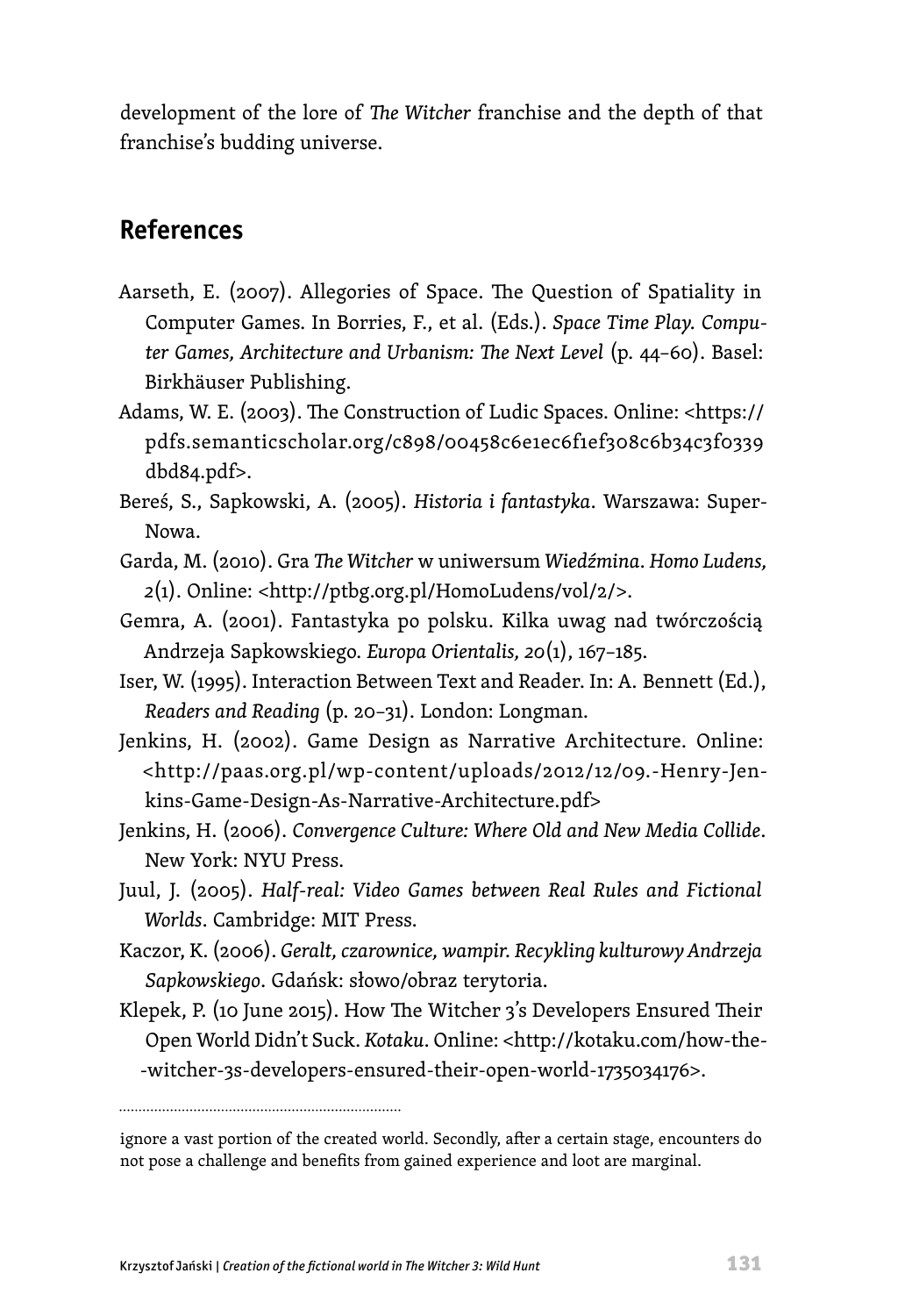Kuster, M. (2015). Sylwa, palimpsest, intertekst. Modele zapożyczeń intertekstualnych w "Sadze o Wiedźminie". In: R. Dudziński, J. Płoszaj (Eds.), *Wiedźmin – bohater masowej wyobraźni* (p. 9–20) Wrocław: Stowarzyszenie Badaczy Popkultury i Edukacji Popkulturowej "Trickster". Online: <[http://tricksterzy.pl/download/wiedzmin-polski-fenomen-](http://tricksterzy.pl/download/wiedzmin-polski-fenomen-popkultury/) [-popkultury/>](http://tricksterzy.pl/download/wiedzmin-polski-fenomen-popkultury/).

Manovich, L. (2001). *The Language of New Media*. Cambridge: MIT Press.

- Nitsche, M. (2008). *Video Game Spaces: Image, Play and Structure in 3D Game Worlds*. Cambridge: MIT Press.
- Purchase, R. (07 November 2012). Ever wondered what the author of The Witcher books thinks about the games? *Eurogamer.net*. Online: [<http://](http://www.eurogamer.net/articles/2012-11-06-ever-wondered-what-the-author-of-the-witcher-books-thinks-about-the-games) [www.eurogamer.net/articles/2012–11–06-ever-wondered-what-the-](http://www.eurogamer.net/articles/2012-11-06-ever-wondered-what-the-author-of-the-witcher-books-thinks-about-the-games) [-author-of-the-witcher-books-thinks-about-the-games>](http://www.eurogamer.net/articles/2012-11-06-ever-wondered-what-the-author-of-the-witcher-books-thinks-about-the-games).
- Thon, J. N. (2009). Computer Games, Fictional Worlds, and Transmedia Storytelling: A Narratological Perspective. Online: [<https://www.aca](https://www.academia.edu/3418208/Computer_Games_Fictional_Worlds_and_Transmedia_Storytelling._A_Narratological_Perspective)[demia.edu/3418208/Computer\\_Games\\_Fictional\\_Worlds\\_and\\_Trans](https://www.academia.edu/3418208/Computer_Games_Fictional_Worlds_and_Transmedia_Storytelling._A_Narratological_Perspective)[media\\_Storytelling.\\_A\\_Narratological\\_Perspective>](https://www.academia.edu/3418208/Computer_Games_Fictional_Worlds_and_Transmedia_Storytelling._A_Narratological_Perspective).
- How long is The Witcher 3: Wild Hunt? HLTB. Online: <[https://howlong](https://howlongtobeat.com/game.php?id=10270)[tobeat.com/game.php?id=10270>](https://howlongtobeat.com/game.php?id=10270).
- Wolf, M. J. P. (1997). Inventing Space: Toward a Taxonomy of On- and Off-Screen Space in Video Games. *Film Quarterly, 51*(1)*,* 11–23.
- Wolf, M. J. P. (2012). *Building Imaginary Worlds: The Theory and History of Subcreation*. New York: Routledge.
- Wróblewska, A. (2016). Jak napisać bestseller? O genezie popularności Wiedźmina z perspektywy socjologii literatury In: R. Dudziński, J. Płoszaj (Eds.). *Wiedźmin – Polski fenomen popkultury* (p. 87–99). Wrocław: Stowarzyszenie Badaczy Popkultury i Edukacji Popkulturowej "Trickster". Online: [<http://tricksterzy.pl/download/wiedzmin-polski-](http://tricksterzy.pl/download/wiedzmin-polski-fenomen-popkultury/) [-fenomen-popkultury/](http://tricksterzy.pl/download/wiedzmin-polski-fenomen-popkultury/)>.
- Zaborowski, P. (2015). Mitologia słowiańska w cyklu o wiedźminie. In: Dudziński, R. et al. (Eds.) *Wiedźmin – bohater masowej wyobraźni* (p. 21–32). Wrocław: Stowarzyszenie Badaczy Popkultury i Edukacji Popkulturowej "Trickster". Online: <[http://tricksterzy.pl/download/](http://tricksterzy.pl/download/wiedzmin-polski-fenomen-popkultury/) [wiedzmin-polski-fenomen-popkultury/](http://tricksterzy.pl/download/wiedzmin-polski-fenomen-popkultury/)>.

All online sources accessed on 31 December 2016.